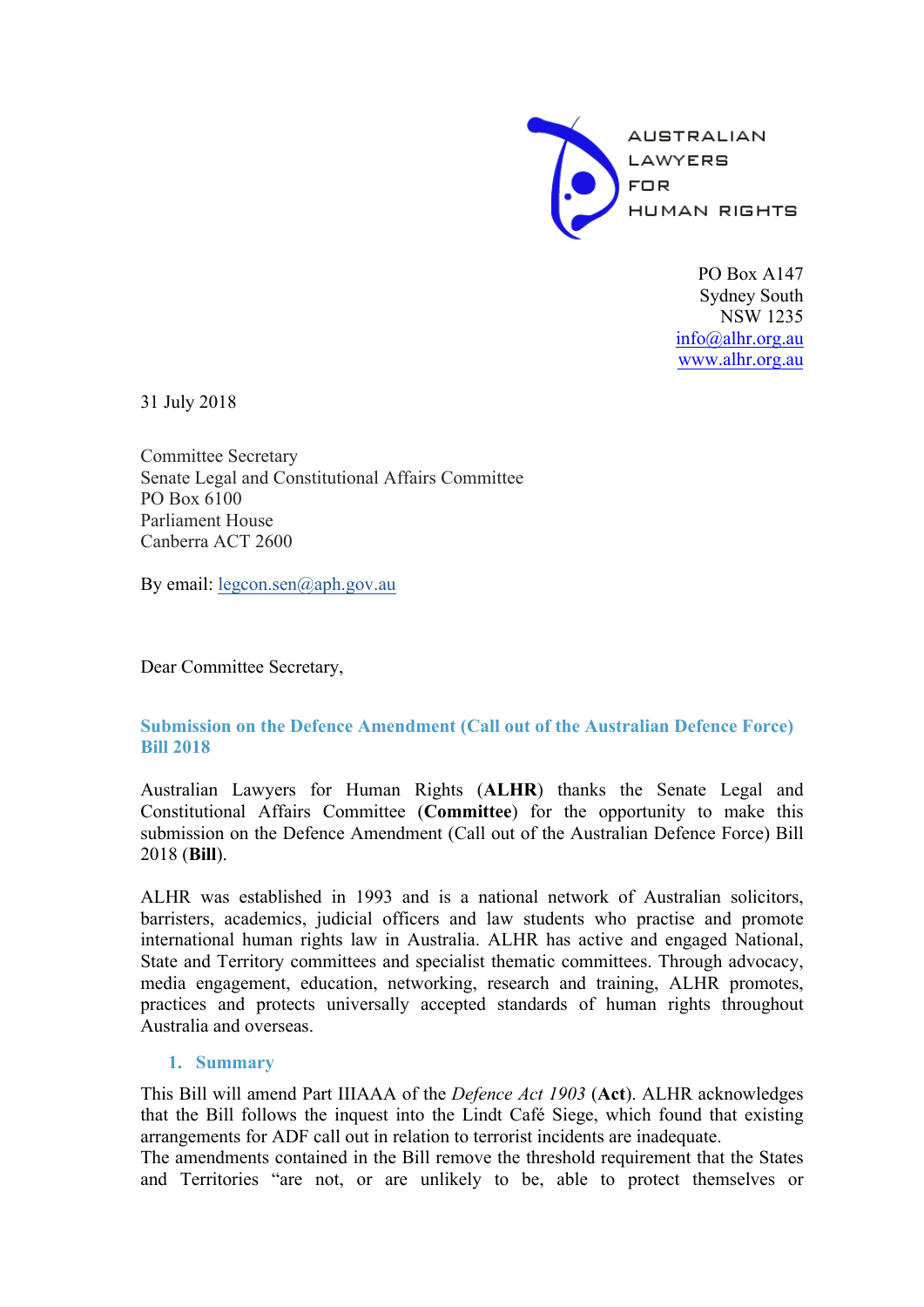Commonwealth interests against the domestic violence" before calling out the Australian Defence Force (**ADF**). Relevantly, the amendments also:

- allow the ADF to be called out to multiple States and Territories simultaneously;
- allow the ADF to operate cross-jurisdictionally, even where one or more jurisdictions were not specified in the call out order, if it is for the purpose of protecting the interests specified in the order;
- allow the ADF to deploy in certain pre-approved situations without being called out by the State or Territory authorities; and
- expand the powers of the ADF to search and seize, detain persons and to control movement during an incident.

The deployment of the ADF on to the streets of Australia and the powers that the ADF is authorised to use under the Bill are serious issues. The last time Australians saw a significant military presence on domestic streets was post the 1978 Hilton Bombing. Given that the Bill has the potential to significantly change the way situations of public emergency are dealt with in Australia, it should be heavily scrutinised.

While ALHR recognises that the Bill's drafting includes a number of safeguards, ALHR does not believe that the Bill should be enacted in its current form. We provide the comments below in the hope that they are of assistance to the Committee.

## **2. ALHR's Human Rights Concerns**

Pursuant to the principle of legality, Australian legislation and judicial decisions should adhere to international human rights law and standards, unless legislation contains clear and unambiguous language otherwise. Furthermore, the Australian parliament should properly abide by its binding obligations to the international community in accordance with the seven core international human rights treaties and conventions that it has signed and ratified, according to the principle of good faith.

ALHR endorses the views of the Parliamentary Joint Committee on Human Rights (**PJCHR**) expressed in Guidance Note 1 of December 2014<sup>1</sup> as to the nature of Australia's human, civil and political rights obligations, and agree that the inclusion of human rights 'safeguards' in Commonwealth legislation is directly relevant to Australia's compliance with those obligations.

Generally, behaviour should not be protected by Australian law where that behaviour itself infringes other human rights. There is no hierarchy of human rights – they are all interrelated, interdependent and indivisible. Where protection is desired for particular behaviour it will be relevant to what extent that behaviour reflects respect for the rights of others.

It is only through holding all behaviours up to the standard of international human rights that one can help improve and reform harmful and discriminatory practices.

 <sup>1</sup> Commonwealth of Australia, Parliamentary Joint Committee on Human Rights, *Guidance Note 1*: *Drafting Statements of Compatability*, December 2014, available at

<sup>&</sup>lt;http://www.aph.gov.au/Parliamentary\_Business/Committees/Joint/Human\_Rights/Guidance\_Notes\_and \_Resources> accessed 16 January 2015, see also previous *Practice Note* 1 which was replaced by the Guidance Note, available at<https://www.humanrights.gov.au/parliamentary-joint-committee-humanrights>.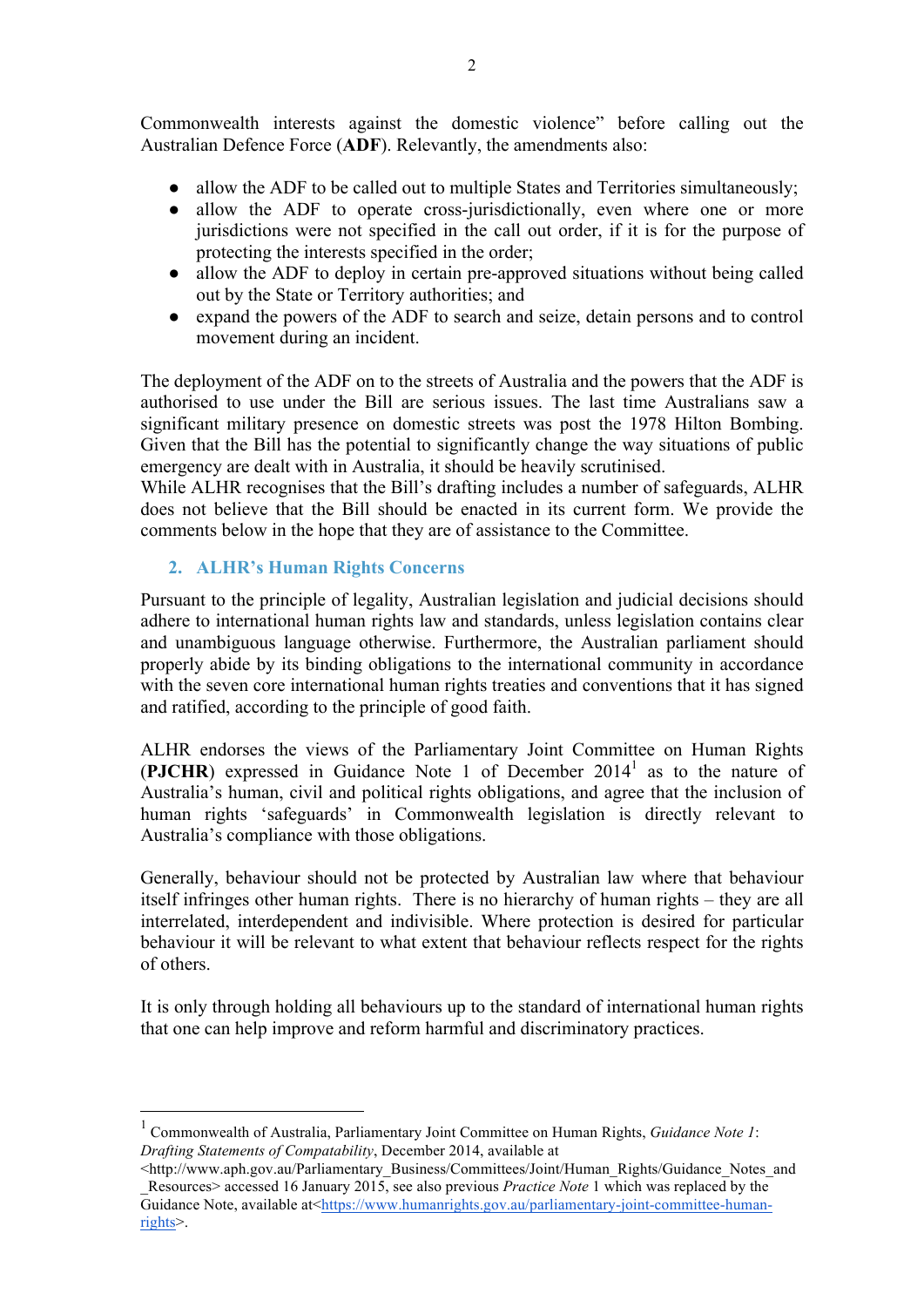Legislation should represent an **appropriate and proportionate response** to the harms being dealt with by the legislation, and adherence to international human rights law and standards is an important indicator of proportionality.<sup>2</sup>

# **3. Contingent call out in 'specified circumstances'**

ALHR notes that the Bill provides for contingent call out of the ADF in 'specified circumstances'.3 However, the term 'specified circumstances' is not defined in the Bill. Further, no indication is given within the Explanatory Memorandum as to the definition of 'specified circumstances' or events/circumstances which would be considered 'specified circumstances'.

ALHR is concerned also that there is no review mechanism within the Bill for retrospective analysis of a declaration of 'specified circumstance'. We believe a review process is necessary to ensure the call out of the ADF was justified in the circumstances. We are further concerned that if 'specified circumstances' are included in regulations promulgated from time to time, there will be insufficient parliamentary consideration and review of those circumstances.

## **4. Clause 51S**

Clause 51S bears repeating in full:

If, before, while or after exercising a power under any of Divisions 3 to 5 or this Division, a member of the Defence Force fails to comply with any obligation imposed under this Part that relates to the exercise of the power, the member is not, and is taken not to have been, entitled to exercise the power unless the member exercised the power in good faith.

The Explanatory Memorandum states that clause 51S is necessary to avoid the criminal prosecution of ADF members who "breach a minor technical obligation, such as failing to wear their name badge".

However, in practice this is a wide exception to obligations on ADF members under the Bill. For example, clause 51S could mean that an ADF member can use force that is likely to cause the death of, or grievous bodily harm to, a person without complying with the restrictions on the use of force if they act in 'good faith'.

The term 'good faith' is abstract and has not been completely established within Australian law. The inclusion of this nebulous term in the Bill only serves to create confusion in the legal obligations of individual ADF members when they are exercising powers under the Bill.

# **5. Clause 46**

Clause 46 of the Bill provides 'additional powers' to ADF members during a call out. This includes the power to "direct a person to answer a question put by the member, or

 <sup>2</sup> See generally Law Council of Australia, *"Anti-Terrorism Reform Project"* October 2013, <http://www.lawcouncil.asn.au/lawcouncil/images/LCA-PDF/a-z-docs/Oct%202013%20Update%20- %20Anti-Terrorism%20Reform%20Project.pdf> .

 $\frac{3}{3}$  Clause 34 and 36 of the Defence Amendment (Call out of the Australian Defence Force) Bill 2018.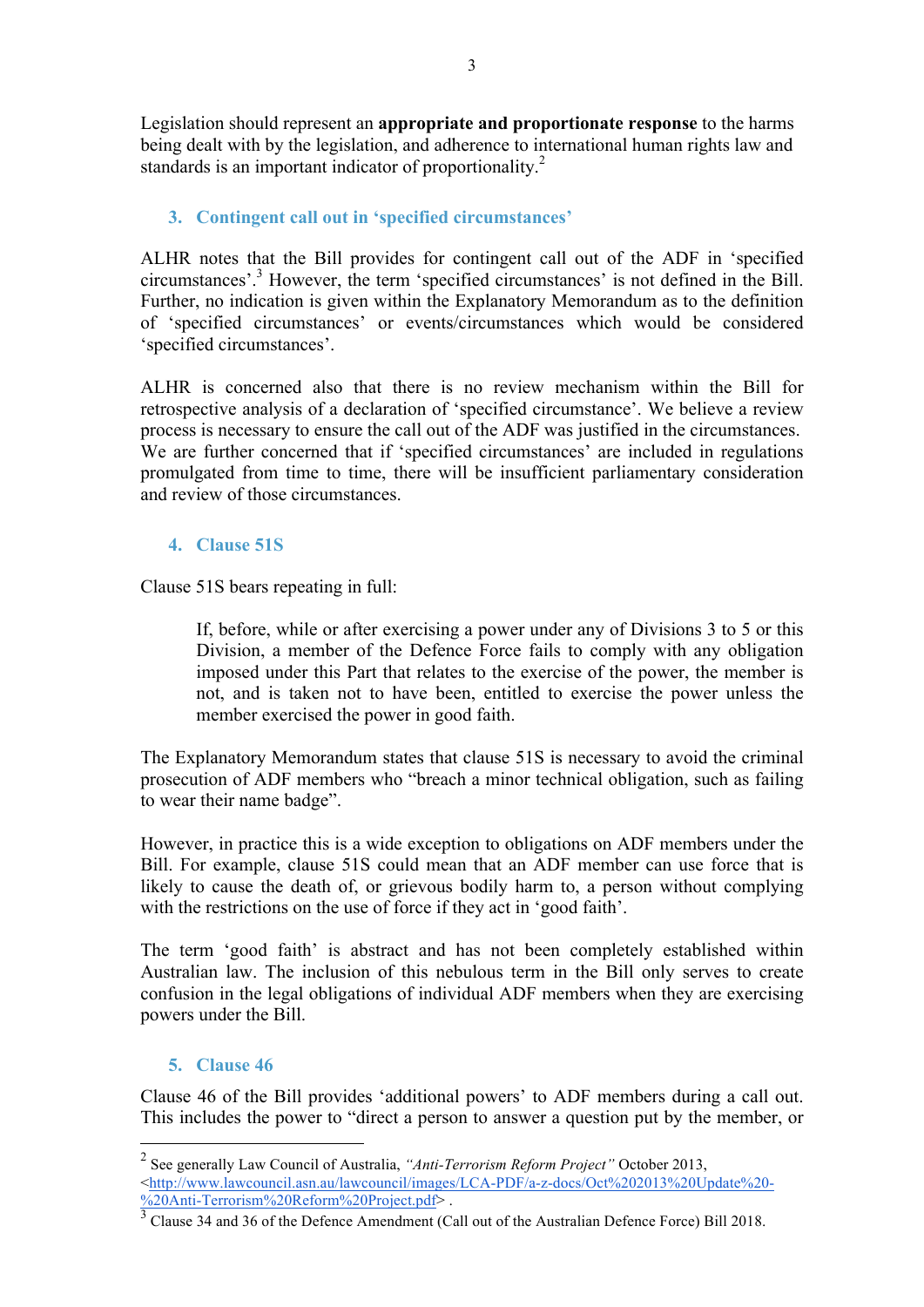to produce to the member a particular document that is readily accessible to the person, (including by requiring the person to provide identification to the member)".

ALHR notes that these powers purport to be unfettered by principles of common law, particularly the right against self-incrimination and the right to silence.

### **6. Concentration of power**

The proposed amendments introduce the Minister for Home Affairs as a named alternative minister for the purposes of expedited call out. This is another instance of discretional power being shifted toward the Minister for Home Affairs.

ALHR notes that the creation of Minister Dutton's new 'super portfolio', the Department of Home Affairs, has recently led to an unprecedented concentration of ministerial powers, by combining four existing Ministries and adding functions from yet more Ministries. ALHR is concerned that the proposed amendments constitute yet further 'power creep' and demonstrate another example of the lack of internal restraints and balances resulting from inception of the 'mega ministry' headed by Peter Dutton. The effect of the Ministry taking charge of so many different departments is  $-$  in the absence of a Federal Human Rights Act — to diminish the balances necessary for maintaining the rule of law and the civil and human rights of all Australians.

## **7. The police – military divide**

Members of the ADF are trained to kill, equipped with the highly effective weapons, and arguably instilled with an allied/enemy mindset. In wartime, soldiers operate in an extremely chaotic and confused environment where every civilian is a potential enemy, every window a possible sniper's nest. Policing, on the other hand, is a job that involves entirely different community expectations and standards. In an Australian urban setting, police confront a more comprehensible and structured situation – usually no more than a few suspects and with bystanders who are generally assumed to be friendly or neutral.

Literature has established that there is a clear split between military and policing ethos in many cultures including, it is submitted, that of Australia. Military success is based on efficiency and effectiveness as compared to the degree of force applied. Efficiency is demonstrated in the balance reached between means applied and results obtained. The consequential aim is to project the maximum possible force while employing the minimum means necessary.<sup>4</sup>

Police forces have a distinctly different approach to the relationship of force and results. The concept of efficiency is replaced by the concept of relativity – that is, force has to be applied in proportion to the level of the perceived threat. This means that police are more likely than the military to limit the use of force to the unavoidable minimum because they are socially constrained to do so, even if this requires greater means to be deployed in terms of non-lethal equipment and personnel.<sup>5</sup>

 <sup>4</sup> Kim Lioe, *Armed in Law Enforcement Operations? – The German and European Perspective,* (Springer, Berlin 2011), 148.

<sup>5</sup> Arthur Costa, Mateus Medeiros "Police Demilitarisation: Cops, Soldiers and Democracy" in *Conflict, Security & Development,* issue 2, volume 2 (2002), 28.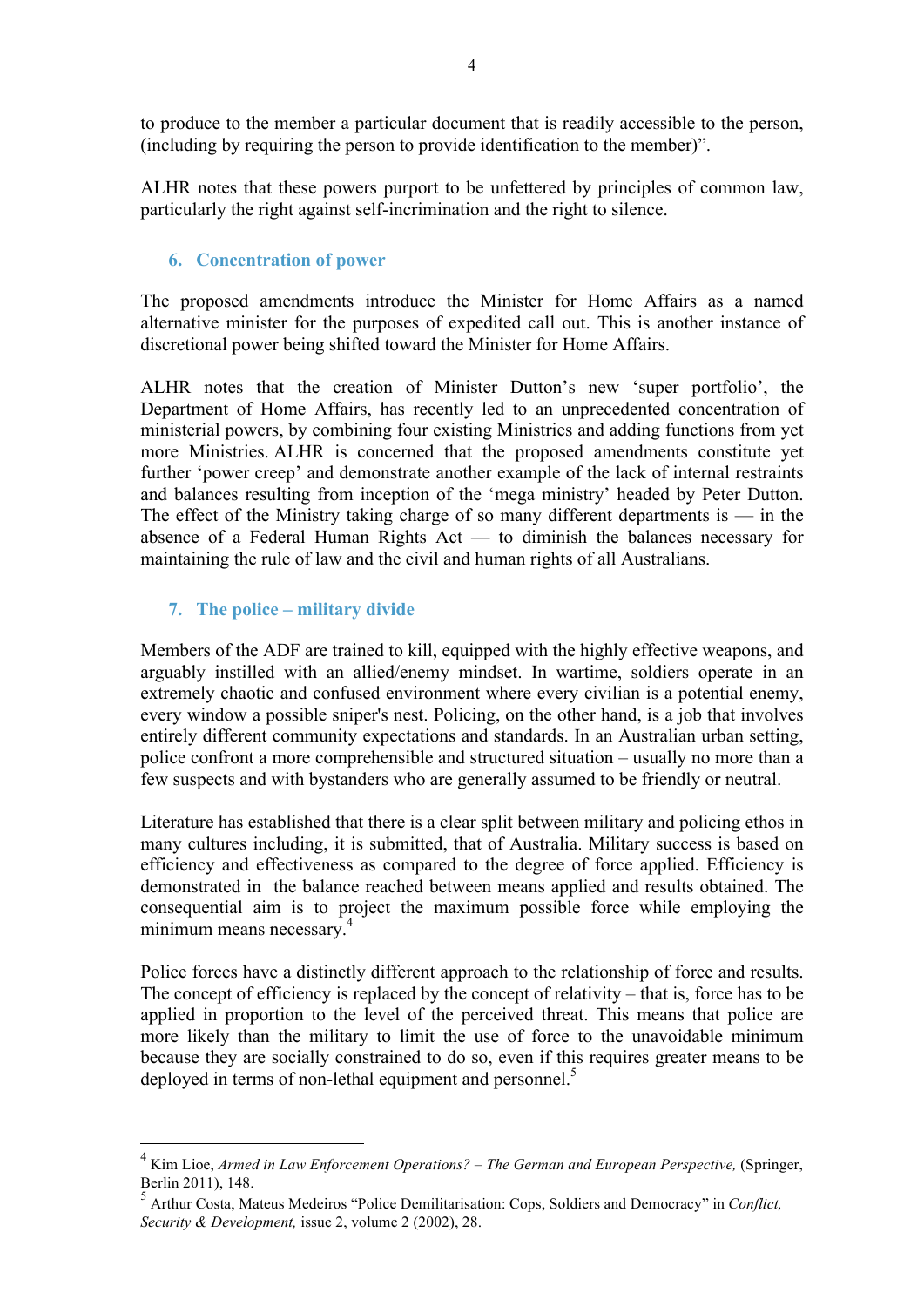The use of force under the Bill relates directly to the right to life in Article 6 of the *International Covenant on Civil and Political Rights* (**ICCPR**). Proposed subsection 51N(3) engages the right to life by authorising members of the ADF to use lethal force when exercising powers under the Bill.

ALHR is concerned that the difference in approaches to domestic emergency incidents between the police and the ADF increases the likelihood, when the ADF are employed in preference to local police, of human rights breaches, particularly of the right to life.

ALHR is of the view that transfer of responsibility for public safety from the police to the ADF should occur only in circumstances in which State and Territory police "are not, or are unlikely to be, able to protect themselves or Commonwealth interests against the domestic violence".

## **8. Conclusion**

The Explanatory Memorandum for the Bill identifies the following rights under the ICCPR as potentially impacted, arguing however that the impact is proportionate, necessary and reasonable in the circumstances. These are:

- the right to life in Article 6 of the ICCPR;
- the right to freedom from arbitrary detention and arrest, and the right to liberty and security of the person in Article 9 of the ICCPR; and
- the right to freedom from arbitrary or unlawful interference with one's privacy or home in Article 17 of the ICCPR.

For the reasons given above, in our view the impact of the Bill is not proportionate, necessary or reasonable in the circumstances.

Any legislation which impinges upon human rights must be narrowly framed, proportionate to the relevant harm it addresses, and provide an appropriate contextual response which minimises the overall impact upon all human rights. ALHR is concerned that the Bill does not strike the right balance.

ALHR thanks the Committee for the opportunity to make this submission and hopes the comments above and our recommendations below are of use to the Committee in its consideration of the Bill.

### **9. Recommendations**

#### *Recommendation 1*

**The Government should give an indication, preferably within the text of the legislation, of the events/circumstances which would be considered 'specified circumstances' for the purposes of clauses 34 and 36 of the Bill**.

#### *Recommendation 2*

**The Bill should include a parliamentary review mechanism for retrospective analysis of a declaration of 'specified circumstance' to ensure the call out of the ADF was justified in the circumstances.**